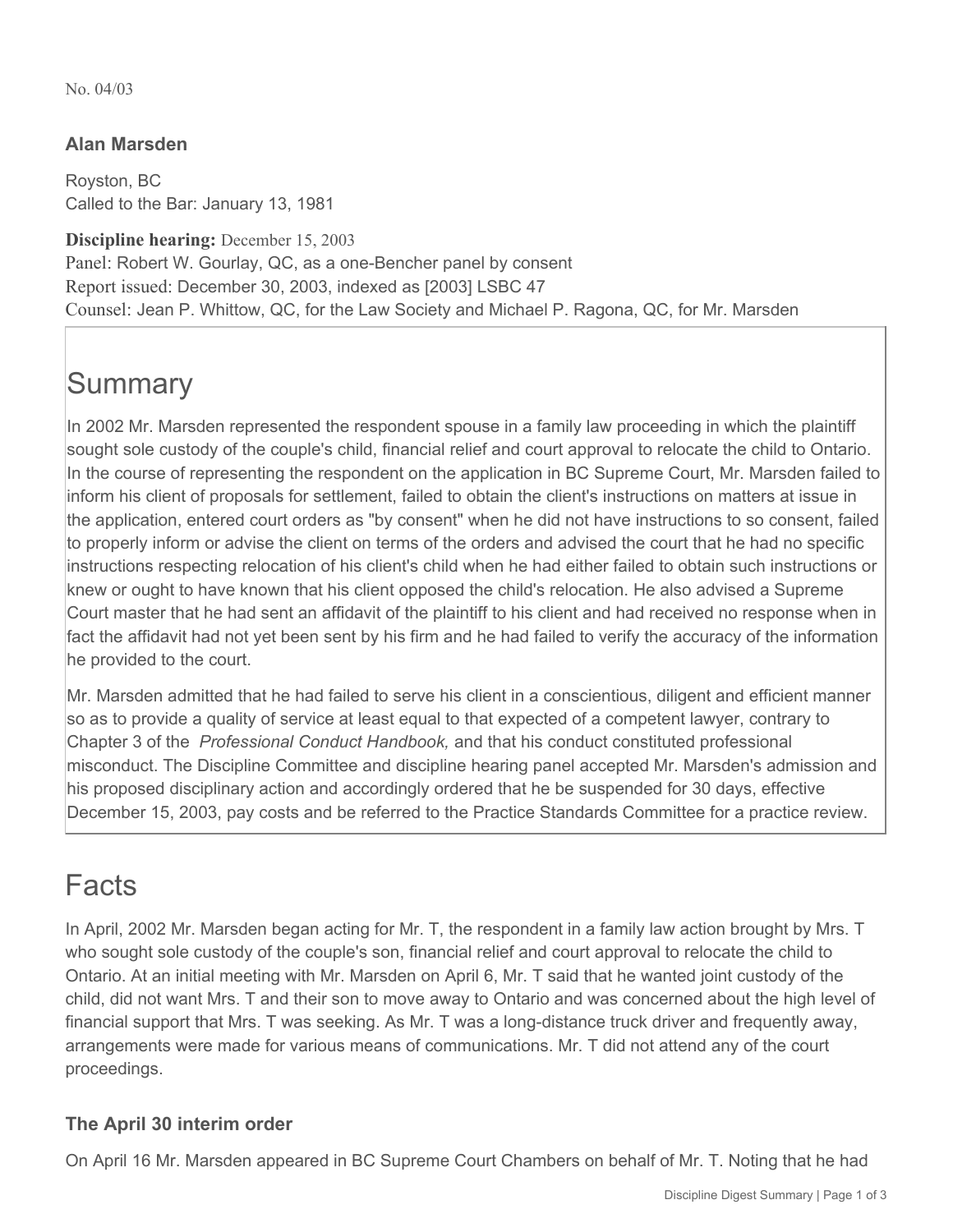only recently been retained and required instructions, Mr. Marsden asked the court for an adjournment. The court adjourned the application to April 30 and made several interim orders, granting Mrs. T sole custody of the child and Mr. T reasonable access, restraining the parties from dispersing assets and restraining removal of the child from Vancouver Island, all without prejudice. Mr. Marsden advised his client of this order and sought further financial information from him.

On April 30 Mr. Marsden again appeared in Chambers on behalf of Mr. T. Mr. Marsden and the lawyer for Mrs. T entered an order by consent, in part revising the court's order of April 16. Under the revised terms, Mrs. T retained interim sole custody and joint guardianship with Mr. T. Access arrangements were changed to allow Mr. T a four-day period of access at a home he had in the Lower Mainland and other access as agreed. He was to be responsible for transportation and provide one week's notice of visits. Interim child support under the child support guidelines was to be based on an income of \$30,400.

By consent, all outstanding matters in the application, including interim spousal maintenance, lump-sum maintenance and relocation of the child, were to be adjourned to June 18, 2002. Mrs. T's lawyer said that he intended to argue the amount of Mr. T's imputed income. At no time prior to the April 30 proceeding did Mr. Marsden provide advice or obtain instructions from Mr. T as to a proposed settlement of the application and he did not obtain his client's instructions to enter an order "by consent" on April 30.

Mr. Marsden sent a copy of the April 30 order to his client who was pleased about the provision for expanded access to his son. The order, as drafted, failed to reflect the fact of joint guardianship, which had been a term ordered "by consent." After April 30 and prior to the continuation of the application on June 18, Mr. Marsden did not properly inform Mr. T about the application or obtain instructions. In particular, he did not inform Mr. T that the April 30 order had proceeded "by consent" or explain the implication of that. He did not tell Mr. T that the court had ordered joint guardianship, nor that the order as drafted omitted this term. He did not tell his client that certain terms of the order would be subject to further argument on June 18 and he did not seek instructions from him on the outstanding issues to be considered at that time, including relocation of the child.

#### **The June 18 interim order**

The application was continued on June 18. Mrs. T's lawyer sought lump sum spousal support and argued that Mr. T's income should be assessed at \$45,000 for the purpose of child support, which Mr. Marsden opposed. The court ordered that Mr. T pay Mrs. T \$5,000 as an advance on either maintenance or a division of assets. Mr. Marsden requested an adjournment, stating that he had sent his client an affidavit of Mrs. T but had received no response and had not been able to contact his client. In fact, Mr. Marsden's office did not send out the affidavit to his client until June 22, after completion of the June 18 proceeding, and Mr. Marsden acknowledged that he ought to have verified delivery before making this statement to the court. The court ordered that Mr. T produce financial statements and tax returns and further adjourned the application to July 3. Mr. Marsden also told the court that he had no submissions to make on relocation of the child. The court ordered that Mrs. T be allowed to relocate to Ontario with the child.

Following the June 18 hearing, Mr. Marsden wrote to his client, informing him generally of the June 18 order, including the requirement to provide further financial information, but omitting any reference to the order for joint guardianship or relocation of the child. He subsequently sent the client a draft of the order, which also omitted reference to these terms. In a subsequent meeting, Mr. T swore an affidavit expressly opposing relocation of the child.